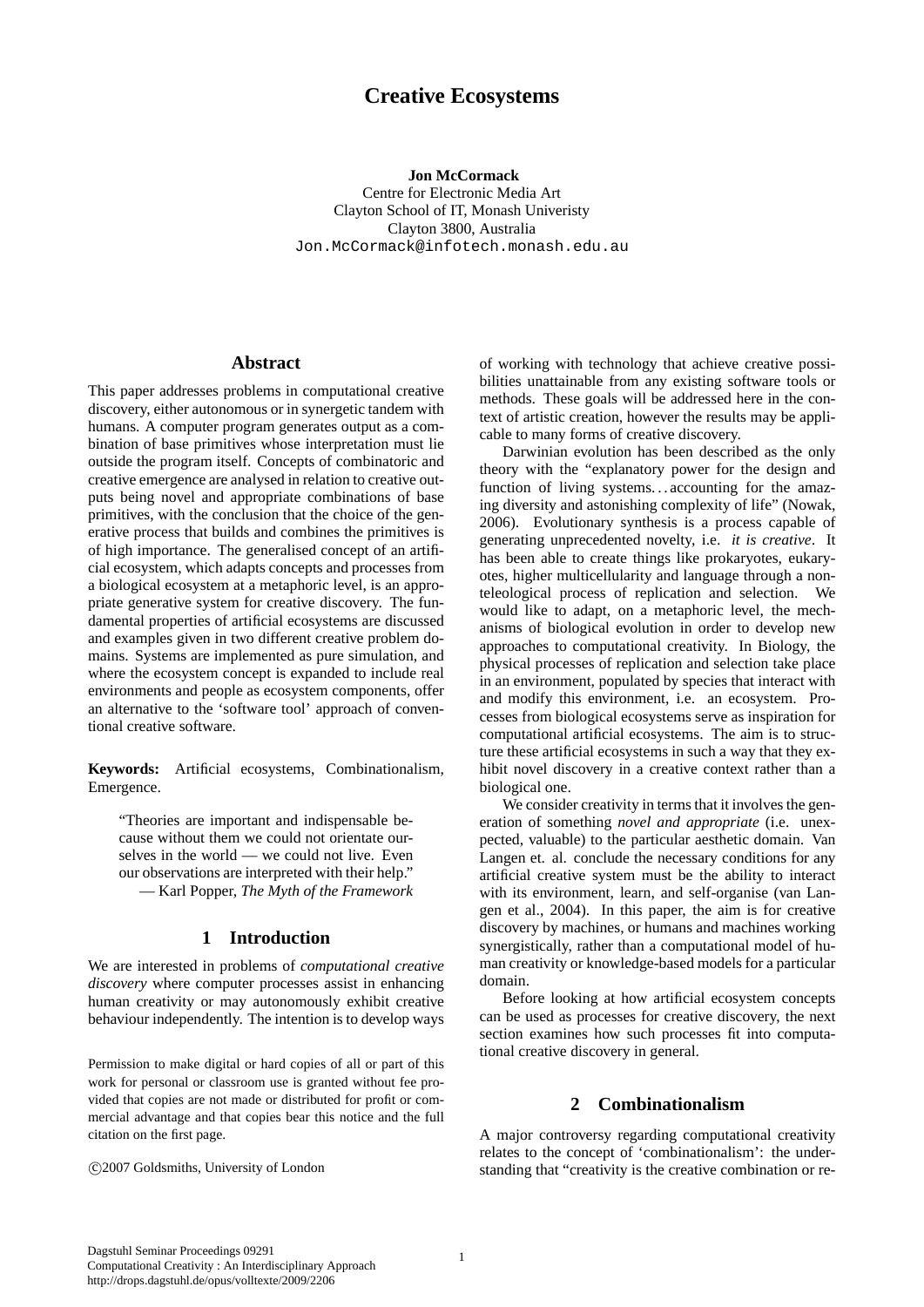combination of previously existing elements" (Dartnall, 2002). This understanding is based on the intuition that one cannot create something new from nothing, hence we require a "combination or recombination of what we already had" — the opposing view being that creativity begins with knowledge, skill and abilities, and emerges from these faculties through interaction with the environment. The challenge is to account for how these cognitive properties give rise to creative output (McCormack, 2005b).

Clearly, many creative outputs are indeed a combination of basic primitives organised in a new way. Let us consider an arbitrary system that generates some creative output from a fixed set of indivisible, distinct primitives (basic building blocks, fundamental units). We will call this set of n distinct primitives V, i.e.:  $V =$  $\{p_1, p_2, \ldots, p_n\}$ . A generative process, G selects elements from V to make  $S \in V^r$ , an output composed by some permutation of primitives from  $V$ . We will assume that:

- $\bullet$  the ordering of primitives in S is important;
- repetitions of primitives are permitted;
- The size of S is fixed<sup>1</sup> and  $|S| = r$ , where  $r > 0$ .

The process of generating  $S$  from  $V$  by  $G$  is denoted:

 $V \stackrel{G}{\longrightarrow} S$ 

Denote each specific possibility,  $S_i$ ,  $i = 1, 2, ..., n^r$ (since there are  $n^r$  possibilities for S) and  $Q \in S^* =$  $\{S_1, S_2, \cdots, S_{n^r}\}\$  the set of all possible outputs. Further, let us define  $Q_G \subseteq Q$  the set of all outputs generated by G. The *conceptual space*, C, is defined as the base primitives, V and the rules for combining them, i.e.:  $C = \langle V, G \rangle$ .

As a simple example, let us suppose  $V$  is a set of musical notes, i.e.  $V = \{A, B, C, D, E, F, G\}$  and  $r = 12$ , so each  $S$  is a 12 note melody composed from the notes in *V*. In this case  $n^r = 13,841,287,201$ . Clearly, for non-trivial problems the number of possibilities for  $S$  is very large, in many cases beyond astronomical proportions such as the estimated number of particles in the universe.

This vast space of potential combinatorial possibilities for S illustrates why such systems are said to display *combinatoric emergence*, that is, configurations generated by G appear to express new properties or structures not found in the individual primitive components  $p$ . Note that such new properties or structures are generally *observed*, not defined quantitatively (Baas, 1994; Dorin and McCormack, 2002).

While the potential output generated by  $G$  may be vast, any individual output S can *only* be composed of elements from  $V$ . In the case of our musical example, we could generate a large number of melodies from V, but none of those melodies could contain the note  $C^{\sharp}$ , for example, because it is not a member of V.

### **2.1 Creative Emergence**

In the case of what is termed *creative emergence*, it is proposed that fundamentally new primitives enter the system, opening up a new set of possibilities that were not previously possible (Cariani, 1991, 1997). In more formal terms, this process modifies the conceptual space:

 $C \leadsto C^{\Lambda}$ 

Where  $C^{\Lambda}$  is the new conceptual space. According to Bird (2004), in an analogy with letters generating words, creative emergence "involves expanding the alphabet of letters by transforming the underlying generative system as well as combining the letters into new words" (Fig. 1). In the terminology used in this paper, creative emergence can introduce new members into V, i.e.:  $V \Rightarrow V^{\Lambda}$ . The introduction of new primitives in  $V$  would by necessity involve some transformation of  $G$ , since by definition  $G$ only knows how to generate things from the original V .

#### combinatoric emergence



Figure 1: Combinatoric and creative emergence (redrawn from (Bird, 2004))

A computational system that combines primitives must provide a semantic interpretation for the members of  $V$ . For example, the symbol 'A' must be interpreted as a musical note before it can represent music. It is easy to generate additional primitive *symbols* that can be added to  $V$ , but seemingly impossible to computationally discover new interpretations for those symbols, because the interpretation of those symbols is done outside of the software itself (by a listener in the case of a musical example).

There are two conclusions to be drawn from this discussion. The first, rather obviously, is that in any combinatorial system, you will only get combinations of the base primitives for which you provide an *a priori* interpretation. The knowledge of how to interpret symbols is provided by the programmer, not the program (the computer can only differentiate one symbol from another).

The second point is that a combinatorial approach is still a useful one if we get our base primitives right. As we have seen, the scope of possibilities is very large in any practicable system. Composers, for example, seem in the main content with composing from a fixed set of base primitives. Architects can design great architecture from a fixed set of building materials. Any digital image can be made by combining pixels in the right order.

<sup>1</sup>Arbitrary size outputs are possible by incorporating an empty primitive into V, i.e.  $V \cup \{\emptyset\}$ .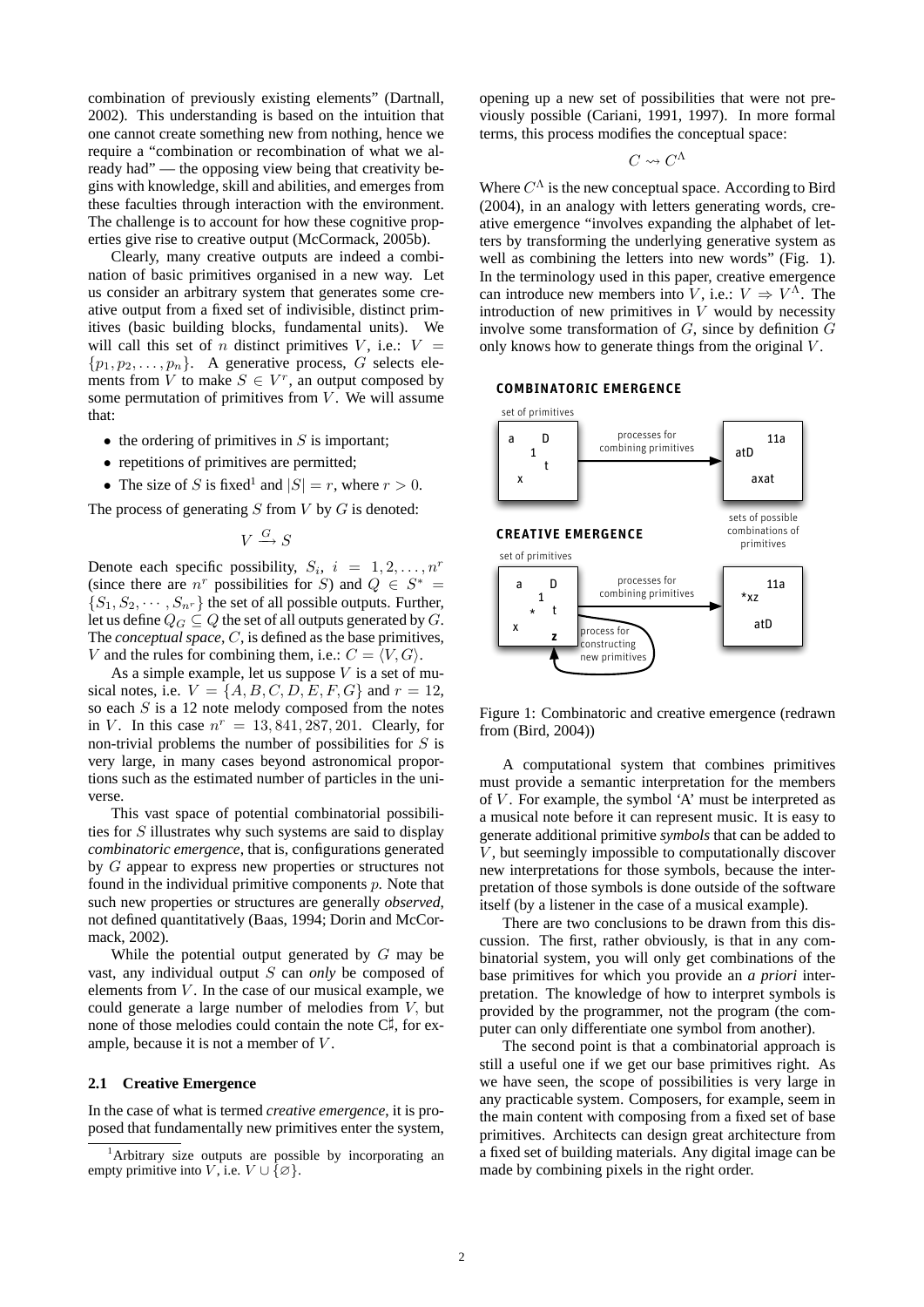# **3 Generative processes for Creative Discovery**

At this point, we have said nothing about the quality or utility of  $G$  and the output it generates. Having a vast range of possibilities in a combinatorial system represents only a *potential* for actually finding good combinations. It is trivial to construct a generative process, G that can generate all the possible members of Q (i.e.  $Q_G = Q$ ). Each combination  $S_i$  generated by G will be new, so finding novelty is not the problem, it is finding *appropriate* novelty. The exponential expansion of possibilities, dependent on  $n$  and  $r$ , means that for any non-trivial system, brute-force methods such as an iterative or random search will not be practical.

Ideally, we would like a generative process that finds the creatively interesting combinations and avoids the uninteresting ones. For many domains the proportion of what we might be inclined to call "interesting" is likely to be extreemly small. Randomly sampling individual members from Q is not, in general, a useful strategy for finding the appropriate members of that set.

If our approach is to relegate creative discovery to being a search or optimisation problem, then a number of general algorithms already exist for this task, e.g. (Michalewicz and Fogel, 1999). One popular choice has been the use of Evolutionary Computing (EC) methods, such as genetic algorithms, evolution strategies or genetic programming.

Standard EC methods require an explicit evaluation of *fitness*, that is a comparative ranking between possible solutions in order to determine the composition of the population for the next generation. For creative discovery, this is a difficult problem for two reasons:

- evaluation of the quality of creative output is highly subjective and context dependent, relying on much domain specific knowledge that is difficult to quantify;
- the type of knowledge and evaluation necessary depends specifically on the creative task or activity begin simulated, i.e. it is difficult to generalise or abstract.

It is for these reasons (and many others) that machine representable fitness functions for "creativity", or "aesthetics" have largely unsuccessful (though not for want of trying, e.g. (Birkhoff, 1933)).

Evaluation of subjective criteria is relatively easy for humans, so a natural approach incorporate human evaluation of fitness into the algorithm. *Interactive Evolution* (also know as *aesthetic selection* or *aesthetic evolution*) have found wide application and popularity for a variety of problems in creative discovery (Takagi, 2001). In this approach, the problem of finding machine-representable fitness functions for aesthetic or subjective properties is circumvented in favour of human fitness evaluation and ranking. While this is a popular method, it is not without significant problems (Dorin, 2001; McCormack, 2005b). These problems include: difficulty in fine-grained evaluation; limited population sizes; slow evaluation times; poor balancing between exploration and exploitation (one

of the GA's main benefits as a search method (Eiben and Smith, 2003, p. 29)).

The central question addressed by this paper, then, is this: in a combinatorial system, how can we search and optimise using EC techniques without an explicit fitness evaluation, either by human or machine? That is, what kinds of processes, G are best suited to creative discovery from a combinatorial system? The answer proposed here is through the use of an *artificial ecosystem* approach. This approach is detailed in the following sections.

## **4 Artificial Ecosystems**

The design of environments from which creative behaviour is expected to emerge is at least as important as the design of the individuals who are expected to evolve this behaviour. The *Artificial Ecosystem* as a generalised evolutionary approach for creative discovery. Natural ecosystems exhibit a vast array of complex phenomena, including homeostasis, food-webs, wide causal dependencies and feedback loops, even (controversially) evolution at the ecosystem level (Swenson et al., 2000). Species within the ecosystem compete for resources in order to survive and reproduce. Typical co-operative and competitive evolutionary strategies are observed, such as mutualism, symbiosis, predation and parasitism. To be glib, it could be said that the ecosystem has a lot of interesting features going for it. We would like to harness some of these features for the purposes of *creative discovery* — the discovery of novelty in a system without explicit teleology.

The concept of an artificial ecosystem used here is formative and based on abstractions of selected processes found in biology. We are interested in developing general algorithms for creative discovery. These algorithms are based on dynamic evolutionary processes observed in biological ecosystems. Just as genetic algorithms are not a simulation of natural selection, the artificial ecosystem algorithms presented here are not intended to simulate real biological ecosystems. The ecosystem is viewed as a dynamic, complex system, essential for selection and a driving force behind biological novelty when established with the appropriate conditions. We would like to harness the novel potential of ecosystem processes at a metaphoric level and apply them to creative processes of interest to humans.

#### **4.1 Simulated Ecosystem Studies**

Simulated artificial ecosystems have been well studied in the sciences. A number of artificial life models employ the concept of an abstract or simplified ecosystem. This concept of the artificial ecosystem was introduced in (Conrad and Pattee, 1970). A population of independent software agents interact within a programmer-specified artificial physics and chemistry. Agent interaction is simplistically analogous to that which occurs in a real ecosystem. Agents must gain sufficient resources from their environment in order to survive and reproduce. Typically, a number of successful survival strategies will emerge (niches) often with inter-dependencies between individual species (e.g. symbiosis and parasitism). Similar artificial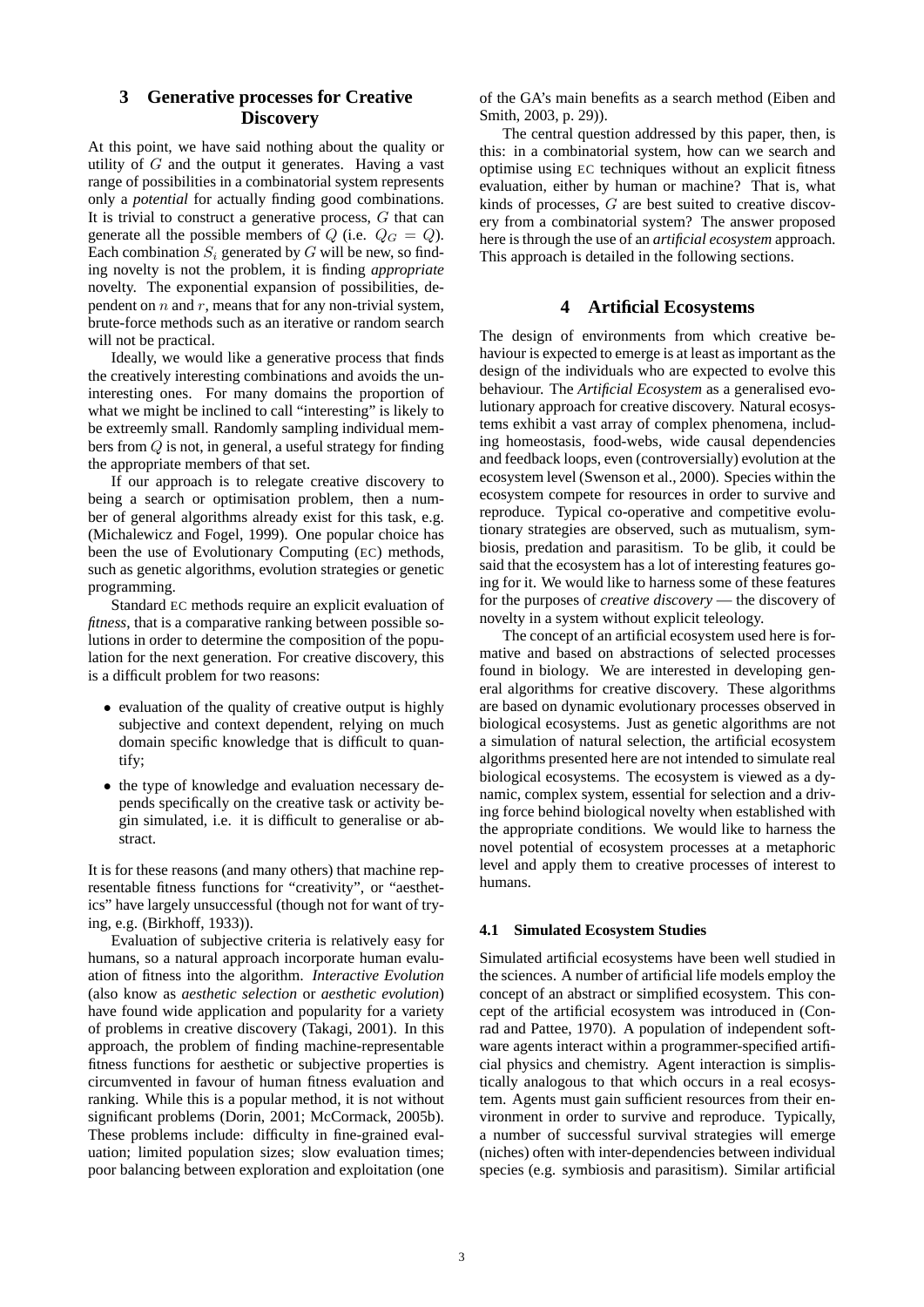ecosystem methods have been useful in modelling problems in economics (Arthur et al., 1997), ecology (Mitchell and Taylor, 1999) and social science (Epstein and Axtell, 1996).

The majority of such systems focus on single-niche, homogeneous environments, and operate at evolutionary time-scales, simulating the evolution a single species over time. This focus, and the use of minimal, broad assumptions is primarily for the purposes of verification and validation (Adami, 2002). Artificial life agents adapt their behaviour through an evolutionary process to best fit their (typically homogeneous) environment.

Ecological models, on the other hand, tend to operate on far smaller time scales, simulating periods typically ranging from hours to several decades, with a focus on *fitness seeking* through organisational changes or behavioural adaptation of an individual species. This level of simulation reflects the practical questions asked by ecologists in relation to real ecosystems, whereas artificial life research tends to focus on abstract evolutionary dynamics. Important to both styles of investigation is the emergence of macro phenomena or properties from micro interactions. The micro interactions (typically interacting agents) being formally specified in the model; the macro properties an emergent outcome of the simulation.

#### **4.2 Processes for Artificial Ecosystems**

In many artificial ecosystem models, the designers of the model are driven by specific applications or outcomes, so the mechanisms, abstractions and terminology differ between systems. This section attempts to define both properties and concepts for general artificial ecosystems. They are positioned at a "middle level" of abstraction: for example an individual is an indivisible unit, it is not represented as a combination of self-organising sub-units, even though this might be possible. In any agent or individualbased model there is always a conflicting tension between model complexity, model validation and simulation outcomes. In contrast to ecological models, the focus of creative discovery is on the suitability and sophistication of creative outcomes, not the verification of models with empirical data or their validation in terms of answering questions not explicit in the original model (Grimm and Railsback, 2005). This allows us some creative licence in our interpretation, but we would still hope for some (at least) semi-formal validation of any general ecosystem models for creative discovery.

While not an essential characteristic of ecosystem models, the use of evolution and the operation on evolutionary time scales is an assumption of the ecosystem models proposed here. This does not preclude the possibility of the model operating at other time scales.

The basic concepts and processes for artificial ecosystems are:

- the concepts of *genotype* and *phenotype* as used in standard EC algorithms. A genotype undergoes a process of *translation* to the phenotype. The genotype and phenotype form the basis of an *individual* in the model;
- a collection of individuals represent a *species* and the

system may potentially accommodate multiple, interacting species;

- spatial distribution and (optionally) movement of individuals;
- the ability of individuals to modify and change their environment (either directly or indirectly as a result of their development within, and interaction with, the environment);
- the concept of individual *health* as an abstract scalar measure of an individual's success in surviving within its environment over its lifetime;
- the concept of an individual *life-cycle*, in that an individual undergoes stages of development that may affect its properties, physical interaction and behaviour;
- the concept of an *environment* as a physical model with consistent physical rules on interaction and causality between the elements of the environment;
- an *energy-metabolism resource model*, which describes the process for converting energy into resources that may be utilised by species in the environment to perform *actions*(including the production of resources).

For populations to evolve, there must be some kind of *selection pressure* that implicitly gives some species a higher reproduction rate than others, creating an implicit measure of fitness (Nowak, 2006, Chapter 2). Let us assume any given environment has finite resources and a total population carrying capacity,  $\kappa$ . Species compete for finite resources. These resources are used by individuals to better their reproductive success, until the total population reaches  $\kappa$ . Hence, those able to discover successful strategies for efficiently exploiting those resources are able to reproduce at a higher rate, dominating the population. In contrast to EAs with explicit fitness functions, selection is implicit: successful strategies (individuals) emerge in response to the challenges set by the environment. Moreover, in locating and processing resources, species may alter the environment itself. In this case, adaptation is a dynamic process involving feedback loops and possibly delicate balances.

Individuals maintain a scalar measure of "health" which indicates the success of the individual during its lifetime. This is roughly akin to a fitness measure in traditional EC algorithms. If the health level of an individual falls to zero, the individual dies and is removed from the population (normally returning its resources to the environment). Health is normally affected by the individual's ability to acquire resources from the environment (which may include other individuals). Other internal factors, such as age, may also change an individual's health measure.

In the context of problem solving, individual species may represent competing or co-operating parts of a global solution. This is highly suitable when many different combinations of components may form equally good solutions (e.g. notes or phrases forming a musical composition). When using standard EC methods for search or optimisation, the challenge faced is in choosing appropriate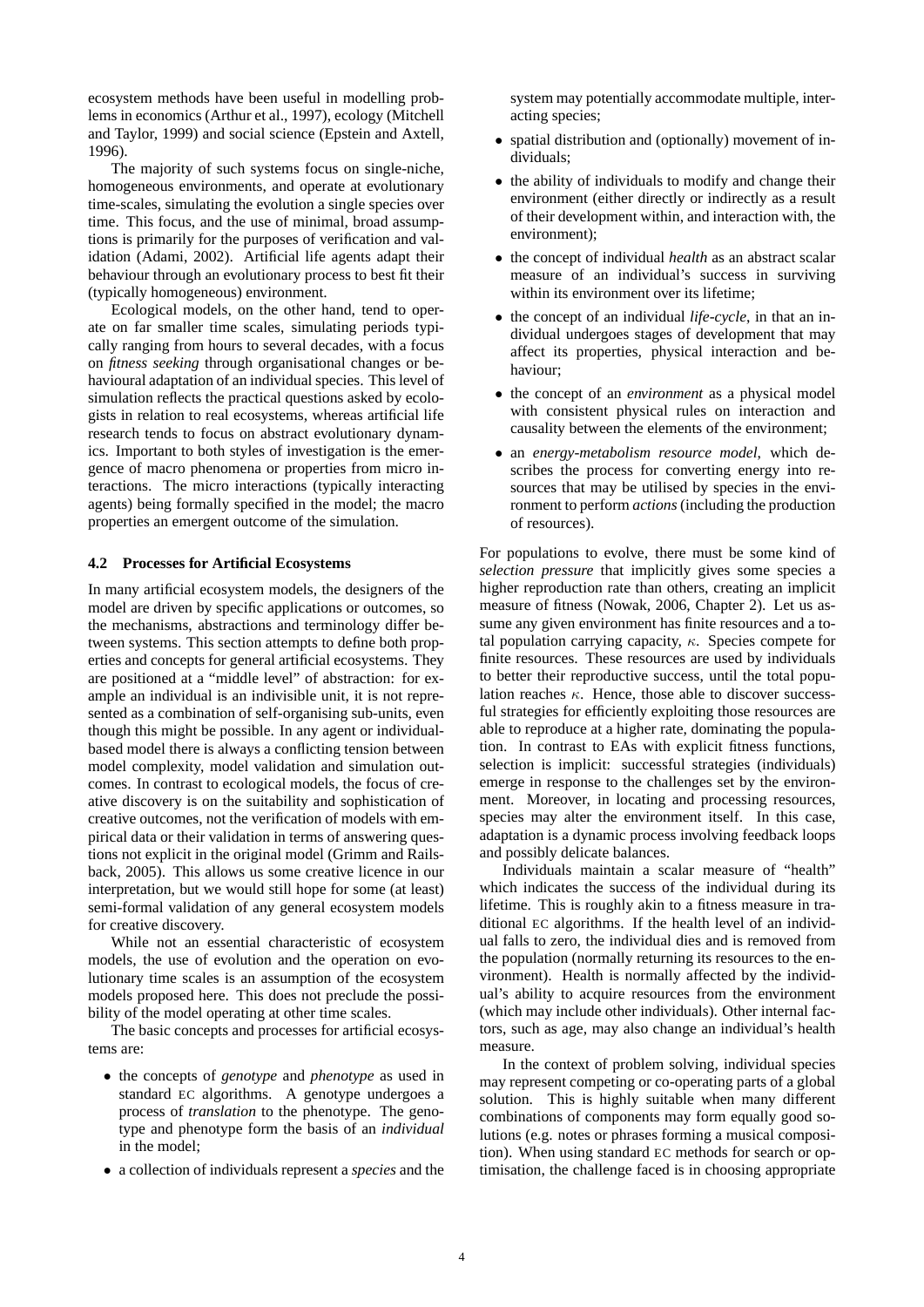

Figure 2: Schematic overview of *Colourfield*

genotype representations, selection methods, and fitness functions. The challenge for artificial ecosystems is in the design of environments and the interaction of species within them.

An example of a simple artificial ecosystem model follows.

#### **4.3 Colourfield**

*Colourfield* is a simple one-species ecosystem of colour patterns. It consists of a one-dimensional discrete world of fixed width, populated by individuals (Fig. 2). Each space in the world is called a *cell* and may be occupied by at most one individual. Individuals occupy one or more cells and are represented visually as lines of colour. A population of individuals produces a field of one or more colours.

An individual's genome is a fixed-length array of real numbers representing: the natural colour (hue, saturation, lightness: HSL); propensity to change to the natural colour, and to the colour of the individual to the left and right of this individual (a normalised weight); propensity to grow into empty neighbouring cells. Each individual in the population maintains a separate *state*, which consists of: the age of the agent, health, current resources held, number of cells currently occupied, and current colour.

All individuals begin with no colour (black) and attempt to acquire resources to reach their target colour (a weighted sum, as determined by the genome, of the natural colour and the current colours of neighbours). Resources are required to change and maintain a particular colour, proportionate to the rate of change. If a neighbouring cell is empty, the individual may "grow" into that cell, the propensity to grow determined by the genome. The more cells occupied, the more resources are required to change colour, but the greater the contribution to the overall *colour histogram* of the world (detailed shortly).

Let the current colour of individual  $i$  in RGB colour space be the vector  $C_i = (r_i, g_i, b_i)$  and the width  $w_i$ . The resources required by the individual are:

$$
r_i = w_i^2 \left( k_0 + k_1 \log \left( \frac{d||C_i||}{dt} \right) \right) + k_2 \frac{dw_i}{dt},
$$

where  $k_0$ ,  $k_1$  and  $k_2$  are constants.

Individuals receive resources from the environment via a feedback process based on the composition of the world. At each timestep, a histogram of chroma and intensity values for the world is built. This histogram,  $H_t$ is used as a basis for delivering resources to the world. A total resource  $R_t$  for the timestep t, is calculated via a function  $f: \mathbb{R}^n \to \mathbb{R}$ :

$$
R_t = f(H_t)
$$

and then distributed equally to all the cells in the world, e.g.:

$$
r_{k,t+1} = r_{k,t} + \frac{R_t}{n}, \qquad k = 1, 2, \dots, n
$$

where  $n$  is the size of the world. Individuals that occupy more cells therefore receive a greater amount of resources, as they make a greater contribution to the histogram.

A number of different versions of the function  $f$  have been tested. These include: favouring chroma values with peaks at equal division, maximising chroma or intensity variation; matching a normal distribution; matching histograms based on paintings recognised for their skilful use of colour.

Given sufficient resources, and following a period of "growth" an individual may reach its desired colour and width (which may be dependent on the individual's neighbour states). At this time, it may choose to reproduce, either by crossover with an immediate neighbour, or — if there are no neighbours — by mutation. In the case of two immediate neighbours, the mating partner is selected with probability weighted to the normalised Euclidean distance between the colour of the individual and its neighbours, so individuals are more likely to mate with others who produce colours similar to themselves. Offspring are placed in the nearest empty cell, or if none exists, they replace parent cells. If there are insufficient resources, the agent is unable to maintain its target colour, causing it to fade and eventually die.

Over time, the system evolves to maximise the production of resources according to the composition of the histogram, which is determined by the size and colour of all the individuals in the world. The system exhibits novel colour patterns with patterns of stasis followed by large-scale change as new optimal configurations are discovered. Due to the configuration of co-dependencies, *Colourfield* exhibits classic ecosystem phenomena such as parasitism (a rogue colour contributing little to resource production but "feeding off" other resource producing colours) and mutualism (co-operative combinations of colours mutually contributing to high resource production).

*Colourfield* is a simple experiment in adapting ecosystem concepts to a simple creative system. It demonstrates creative discovery in a limited domain (creative relationships between fields of colour).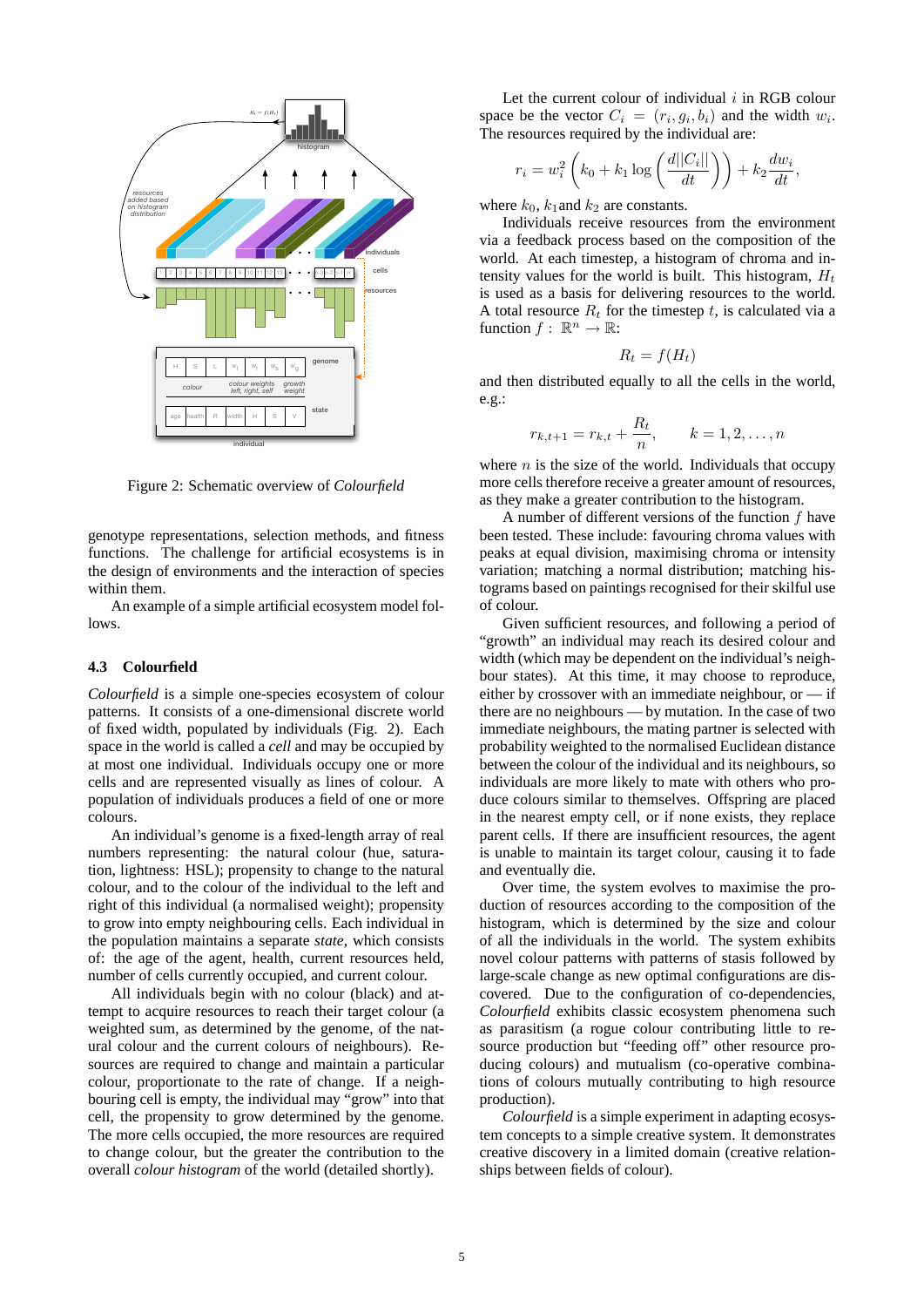#### **4.4 Tools and Ecosystems**

The concept of an ecosystem as a mechanism for creative discovery is not limited to the simulation of ecosystems within the computer. In a creative context it is useful to consider human-machine interaction as forming an ecosystem, replacing the concept of machine as creative tool. This discussion is similar to that used by Di Scipio (2003) and the approach used in the design of the *Eden* system, discussed in Section 4.5.

Humans have always worked with tools. Physical tools are useful because: *(i)* they enable a manipulation of the environment (a chisel sculpts wood); *(ii)* their constraints focus the user to their proper function (a pencil is used for drawing on surfaces); and *(iii)* their organisation encompasses knowledge (we cannot imagine in our mind the correct positioning of a slide rule to evaluate the multiplication of two numbers, yet by physically using a real slide rule it is easy).

Today, computer use is widespread in many areas of creative production, but this use is almost exclusively in the role of "computer as a tool". Moreover, many of the metaphors used by software tools borrow from physical counterparts or historical lineage (e.g. Adobe Photoshop is a "digital darkroom", Paint programs use a "virtual paint brush", etc.). Often these metaphors are poorly translated or simply lack the physicality of their real counterparts (playing a "virtual piano" is just not as good as the real thing).



**ecosystem: system + environment**

Figure 3: Computer use as a tool (top) and as part of an ecosystem (bottom)

The ecosystem approach does not conceptualise the machine as an object. Rather, the *processes*, both internal and external, are conceived as interdependent, connected *components*, which self-organise into a *system*. Components innately seek to replicate themselves within a noisy environment. With a limited carrying capacity, those components best able to fit the environment dominate the population.

When the system interacts with the environment, it forms an ecosystem. The environment is the medium in which the system develops, and in a creative context may be the creative medium itself (e.g. sound, light, 3D form, and so on). In this mode of working, interdependent processes form an evolutionary, dynamical system, with adaptive behaviour to environmental conditions including the ability to interfere with, and modify, the environment. The machine becomes a synergistic partner in a collaborative creative process, as opposed to a passive tool manipulated by a user. As shown in Fig. 3, the computer, the physical environment and the user all form part of a coupled feedback system.

The powerful properties of tools outlined above are still preserved in the ecosystems scenario, along with additional features not normally associated with the human creative use of tools:

- 1. *Manipulation of the environment:* components are able to manipulate their environment, moreover due to the recursive coupling (Ashby, 1952) between system and environment we gain additional properties such as homeostasis (the ability for self-maintenance of particular dynamic configurations in changing external conditions) and system 'memory' through environmental modification.
- 2. *Constraints are created by the environment:* evolutionary adaptations are fitness seeking, leading to novel solutions imposed by the constraints, not determined by explicit fitness functions as is the case with conventional EC methods.
- 3. *Organisation encompasses knowledge:* the dynamic configuration of system components represents the knowledge of the system. As this configuration is dynamic and adaptive, the system is able to 'learn'.

We are interested in new properties and interactions being indirectly implemented: arising as emergent byproducts of carefully designed interdependencies between system components.

There are three important considerations in this interactive ecosystem approach to creativity: *(i)* the design of the individual system components and their interdependencies; *(ii)* the metaphors used in interpreting the function of components and their dependencies; and *(iii)* the composition of the environment in which the system interacts. A careful analysis of these considerations remains on-going research.

# **4.5 Eden: an evolutionary sonic ecosystem**

*Eden* is a artwork installation that makes extensive use of the concepts discussed in this paper. The details presented here focus on the ecosystem aspects of the work. For detailed technical descriptions, see (McCormack, 2001, 2005a).

The work consists of a complex artificial ecosystem running in real-time on a two-dimensional lattice of cells. This world is projected into a three-dimensional environment, approximately 6m x 6m (see Fig. 4). The ecosystem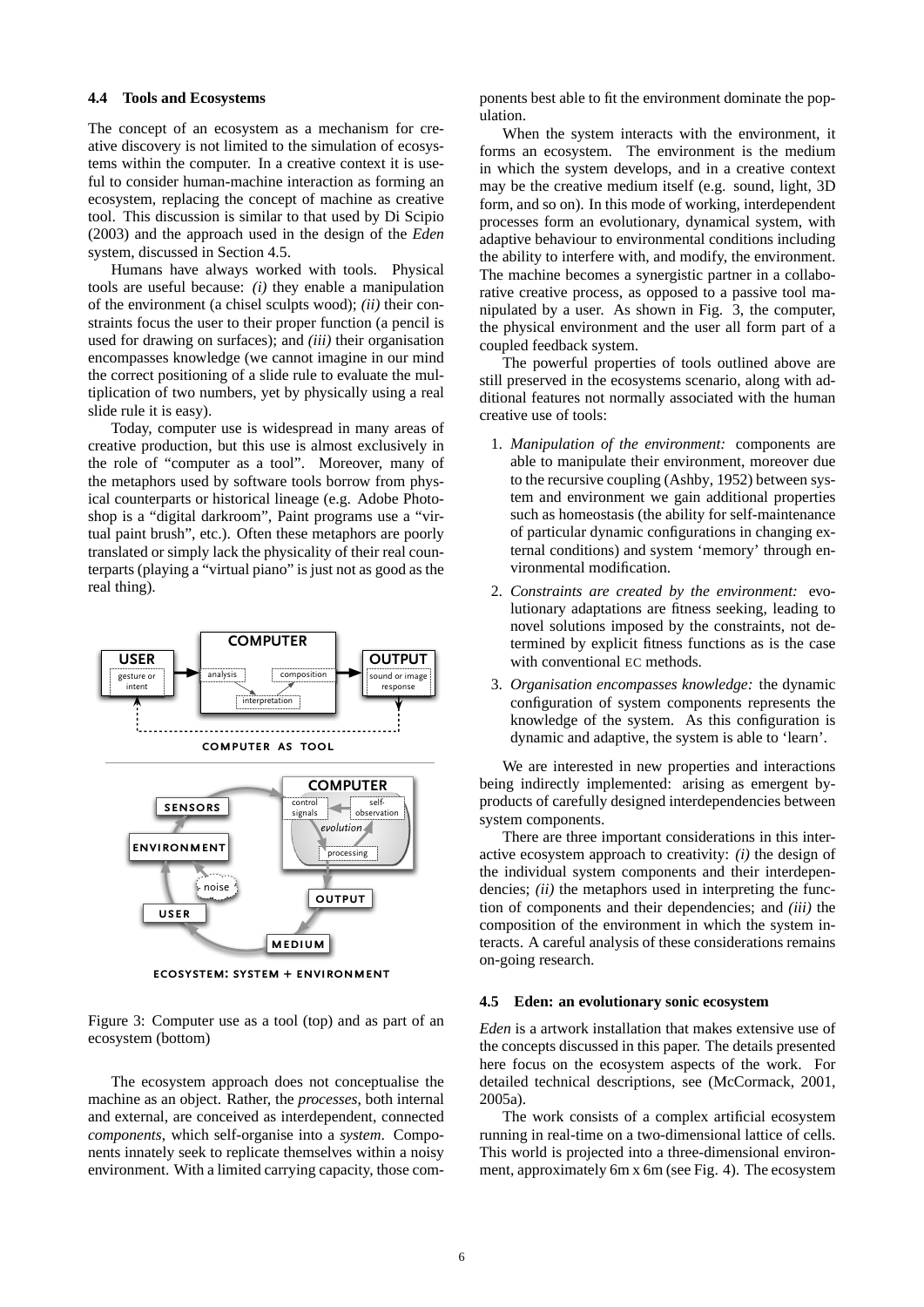

Figure 4: Installation view of *Eden*

consists of three basic types of matter: rocks, biomass, and evolving agents. If a rock occupies a cell, agents or biomass may not. Agents attempting to move into a cell occupied by a rock will "feel" pain and suffer energy loss.

Biomass provides a food source for the agents. Biomass is modelled on an extended *Daisworld* model (Lenton and Lovelock, 2001), with growth rate,  $\beta_i$  for individual biomass element  $i$ , a Gaussian function of local temperature at the location  $(x, y)$  of the element,  $T_x, y$ :

$$
\beta_i = e^{-0.01(22.5 - T_x, y)^2}.
$$

The *Eden* world exists on an imaginary, Earth-like planet, orbiting a sun with a period of 600 days. The orbit eccentricity and polar orientation result in seasonal variations of temperature, thus affecting biomass growth. As with Lenton and Lovelock's model, the system exhibits self-regulation and stability under a range of conditions. However, overpopulation by agents may reduce biomass to negligible levels, resulting in a temperature increase. The increased temperature lowers the growth rate of the biomass, leading to agent extinction and a dead planet. The system detects such conditions, at which time the planet is "rebooted" to initial conditions and a fresh batch of agents and biomass seeded into the world.

Agents are oriented, omnivorous, autonomous, mobile entities with a collection of sensors and actuators controlled by a learning system, based on classifier systems (a version of Wilson's XCS (Wilson, 1999)). Agents are able to metabolise biomass into energy, which is required to perform *actions* via the agent's actuators. Possible actions include: eating, resting, moving, turning left or right, singing, attacking whatever occupies the cell in front of the agent, mating. The energy cost of these actions varies according to the action (attacking costs more energy than resting, for example), and to physical factors, such as the mass of the agent (mass also increases the power of attacking — a big, heavy agent is more likely to injure or kill a smaller agent). If an agent's energy (health) level falls to 0, the agent dies. Dead agents may be eaten by other agents for a certain time period following death.

Agent sensors are both internal (enabling introspection) and external (enabling sensation of the environment). They include: sensation of cell contents within the Moore neighbourhood of the agent; sound intensity

and frequency arriving at the agent's location according to a simple physical model; introspection of pain; introspection of low energy (health). The LCS evolves sets of rules based on past experience and performance of successful rules. At regular periods the agent's health and resource acquisition differentials are examined and a credit or penalty is provided to those rules used since the previous evaluation. A positive differential pays credit proportional to its magnitude, likewise a negative differential penalises. Successful rules gain credit and so are more likely to be selected in the future. Rules that consistently receive penalty are eventually removed.

Rules evolve during an agent's lifetime, with a penalty imposed on energy for large rule sets to encourage efficiency. Two agents may mate — the resultant offspring inherit the most successful rules of their parents, hence the system uses *Lamarkian evolution*.

The *Eden* environment is visualised and sonified in the installation space. The two-dimensional world is projected onto two translucent screens, configured in an 'X' shape. This enables people experiencing the work to move freely around the screens at close range, examining details of the world as it updates in realtime. The sounds made by the agents are spatially mapped to four speakers located at the two corners of each screen. This rough spatialisation permits the listener to approximately locate the sound source within the *Eden* world. The bandwidth devoted to sound is much higher than any other sensory information used by the agent. Agents are able to differentiate and make sound over a range of frequency bands, giving rich opportunities for the use of sound in an ecosystem context.

In addition to the internal ecosystem model, the *Eden* world is also connected to the physical world of the installation space via an infrared video camera which tracks the presence and motion of people looking and listening to the artwork<sup>2</sup>. The presence of people in the installation space influences the growth of biomass in the virtual space. The longer people spend with the work, the more food is likely to grow in the virtual environment. The rationale for this is driven by the idea that the more interesting people find the work, the longer they will stay. If they find the work uninteresting, they will not spend much time with it. A good way to maintain people's interest is to produce sounds, moreover, *interesting, changing* sounds.

Over time, the agents evolve to make complex sounds in order to maintain their food supply. The agents have no specific knowledge of people in the environment, however, by making interesting combinations of sounds they attract and maintain the interest of the human audience in the environment<sup>3</sup>. This interest translates to a more stable supply of food, hence improving chances of survival in the environment. Therefore, *Eden* is a symbiotic ecosystem, which includes the human audience experiencing the work.

<sup>&</sup>lt;sup>2</sup>The original version of the work used infrared distance sensors.

<sup>&</sup>lt;sup>3</sup>When shown in a gallery environment, it is important to remember to compensate for opening hours, otherwise the population dies out each night when the gallery is closed!